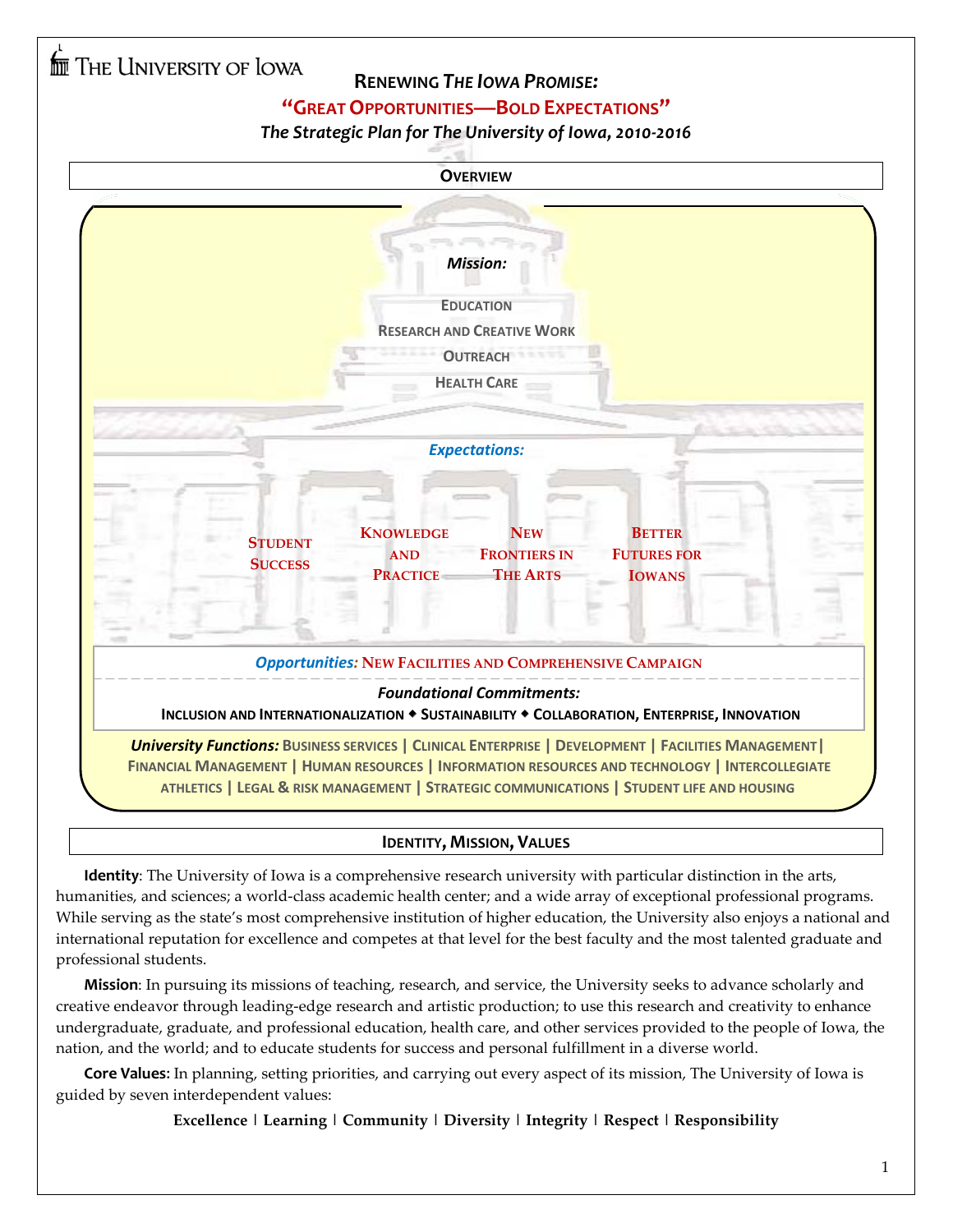#### **VISION 2010-2016: A DISTINGUISHED RESEARCH UNIVERSITY FOCUSED ON STUDENT SUCCESS**

*The Iowa Promise*, the University's strategic plan for 2005-2010, provided a framework to advance excellence across the University. As we look to the next planning period, we renew *The Iowa Promise* and reaffirm our commitment to excellence.

 At the same time, we recognize that—taking into account recent and expected changes in our broader environment we cannot pursue all of the initiatives we would like to pursue. This plan therefore builds on *The Iowa Promise* but emphasizes **focused excellence** in identifying new strategies for moving toward our chosen future. We will accelerate the University's advancement in strategically targeted areas that take advantage of emerging **opportunities** and in which we set for ourselves high **expectations,** while maintaining and contributing to the high quality in our core missions and our most central programs.

At the end of six years, continued distinction in teaching, research, and service—bolstered by transformational progress in the areas of strategic focus—will propel the University's ascendancy as one of the leading public research universities in the country. The animating strategic vision for 2010-2016 is of a distinguished research university of global reach and impact that has, at its core, vibrant programs for student success.

 All academic and administrative units of the University share in the responsibility and opportunity to realize this vision.

#### **GREAT OPPORTUNITIES: PLANNING CONTEXT**

The University of Iowa continues to recover from the Great Flood of summer 2008, and—like the rest of the state and the nation—is gradually emerging from the Great Recession of 2008-10. The ongoing recovery from the physical and financial devastation wrought by these two crises will take time and effort. However, the cycle of destruction and renewal creates both opportunities and expectations as we forge a bold future.

Over the next several years the University will invest on an almost unprecedented scale in **major new facilities** about \$890M. As Winston Churchill said, we shape buildings and then buildings shape us. The new construction will shape how we carry out education, research, service, and clinical care well into the 21<sup>st</sup> century. The rebuilding of our arts facilities in the wake of the flood presents a singular opportunity to strengthen the synergies between our outstanding arts programs, to enhance learning and to inspire creative work. The building of new facilities for biomedical discovery, public health, dentistry, and psychology—as well as the cyber-infrastructure to support cutting-edge research—creates opportunities for new ways of advancing knowledge and applying it (through outreach, engagement, and clinical service) to enhance the quality of life of Iowans and others. The design of new residence hall, learning commons, and interactivelearning classroom spaces gives us opportunities to envision improvements in teaching and learning to enhance student success. The relocation of the Obermann Center for Advanced Studies to the heart of the campus expands opportunities for interdisciplinary collaboration between the humanities and other scholarly fields.

The University suffered significant de-appropriations, as did most other public institutions, during the national and global economic crisis. We had to make extensive and painful reductions, resulting in a leaner University. The continuing trend of declining appropriations as a proportion of the General Education Fund portends a "new normal" of constrained public resources that may be long-term and structural. The massive and growing federal deficits, that will have an impact on state budgets, do not presage a quick return to the short-term and cyclical "old normal" economy. Going forward, we must use limited state resources to make targeted investments for focused excellence.

Our faculty and staff are talented and entrepreneurial. They are already leading our efforts to expand and diversify our revenue streams. They are also more effective and efficient than ever in their stewardship of resources. In addition, we have many loyal friends and supporters whose generosity contributes to the margin of excellence. We are embarking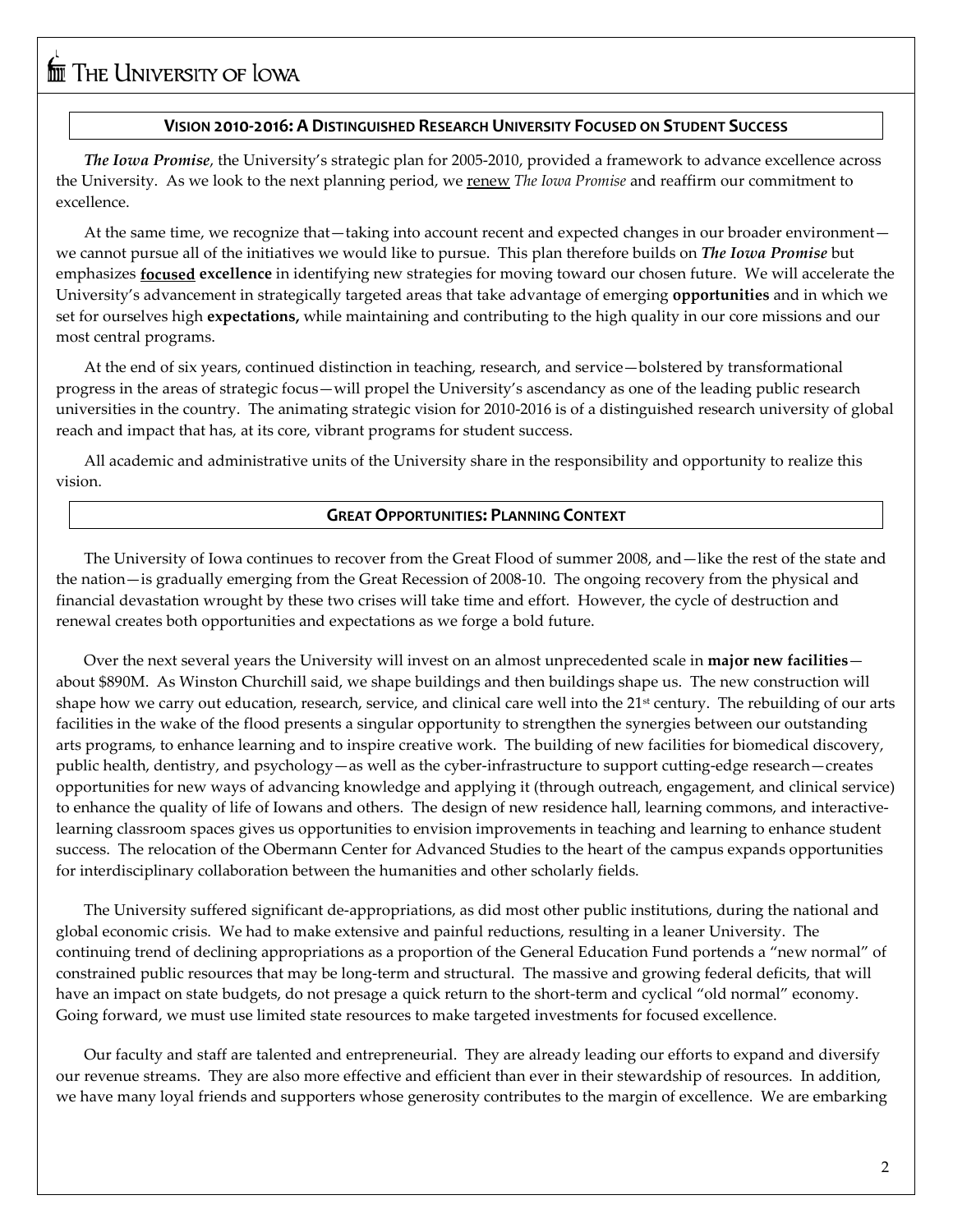on a multi-year **comprehensive fundraising campaign**, building on the success of the last \$1B campaign, that will allow us to preserve excellence in core areas and pursue new and innovations in research, education, and public engagement.

 Opportunities like these engender high expectations for what we can accomplish. In turn, the expectations we set for ourselves lead us to create new opportunities for excellence, such as new investments to support our highest goals.

#### **BOLD EXPECTATIONS: STRATEGIC PRIORITIES, 2010-2016**

The strategic priorities—the four complementary, mutually supporting areas in which we will invest for accelerated advancement—are:

- **Student success,**
- **Knowledge and practice**,
- **New frontiers in the arts, and**
- **Better futures for Iowans.**

These are areas in which we will build on ongoing strengths, seize new opportunities, and advance our core commitments for focused excellence.

#### **Student success**

#### **Undergraduate student success**

 The increased success of our undergraduates is an educational imperative. There are three dimensions to this priority: Quality, access, and affordability.

Higher quality will be founded on student-centered educational experiences that raise academic expectations and better engage students with each other, with the faculty, and with their studies, resulting in increased retention and timely graduation.

We will <u>expand access</u> by increasing enrollment over the next five years, taking into account the impact of state demographics and globalization. Expanded access will increase the diversity and internationalization of the University and will help us serve the needs of the state.

We will **preserve affordability** by containing costs and by the most efficient and innovative use of existing resources.

#### **Graduate and professional student success**

We will continue to recruit the very best graduate and professional students from Iowa and beyond whose achievements and diversity will enrich the intellectual excellence of our programs. The total educational experience at the University will promote their academic and professional success. University funding for graduate programs will be linked to program quality and to student success (including improved and timely degree completion).

#### **Knowledge and practice**

The University has a long and successful tradition of interdisciplinary and cross-college scholarship. We will build on that success and mobilize the University's scholarly capacities to address major societal challenges of our time—areas of national or global need and significance that require the collaborative efforts of multiple disciplines.

#### **New frontiers in the arts**

In the wake of the destruction caused by the flood of 2008, the University has a singular opportunity to reimagine arts education, presentation, and performance for the 21st century. In addition to rebuilding our arts facilities—an effort that will extend throughout the 2010- 2016 planning period—we will bring together the full range of our arts programs in innovative ways that will generate educational opportunities and stimulate creative work among students, faculty, staff, and visiting artists and scholars.

#### **Better futures for Iowans**

Public research universities evolve by addressing the needs of each generation in each state. We will expand our public engagement to contribute to economic and cultural vitality and to the health and quality of life of the people of Iowa. We will help place-bound Iowans achieve their educational aspirations. We will align University resources with important state needs.

#### **FOUNDATIONAL COMMITMENTS**

#### **Inclusion and internationalization**

Across the strategic focus areas and in all that we do, the University will continue to advance the core values and priorities of inclusion and internationalization. Domestic and global diversity are essential to excellence across all parts of our mission.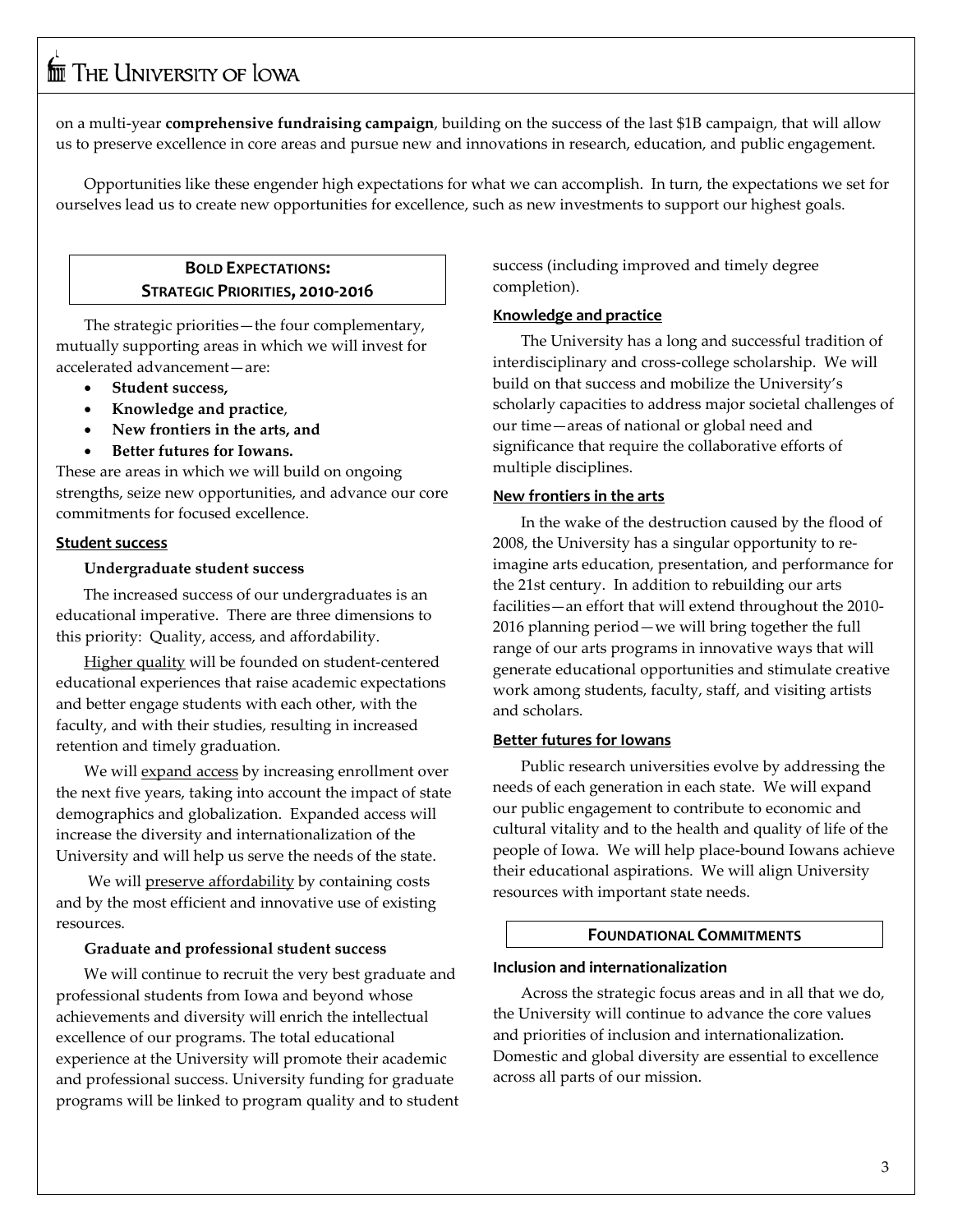## $\overline{\text{fm}}$  The University of Iowa

#### **Sustainability**

The University has committed to make sustainability a central priority of all aspects of the enterprise, from the academic mission to daily operations. Our goal is to lead change and to be a meaningful resource to all Iowans in the promotion of sustainability. We will build on successes to date that include highly ranked sustainability-related academic focus areas, the establishment of an Office of Sustainability, an undergraduate certificate in sustainability and a sustainability-focused livinglearning community, an interdisciplinary "cluster hire" focused on water sustainability (the Water Sustainability Initiative), new buildings designed to LEED standards, significant cost savings through energy audits, leadership in the development of renewable energy systems, and many others.

#### **Collaboration, enterprise, innovation**

Given the fiscal context, it is more important than ever that we operate in the most collaborative, enterprising, and innovative ways possible. We have to collaborate and share resources to be more efficient while maintaining quality. We have to be more entrepreneurial and maximize and diversify revenue streams. And we have to implement innovative and better ways to carry out our various missions to contain costs and enhance quality.

The goal of this strategic plan is not to do more with less; it is to move forward by doing things differently. We will concentrate new and reallocated resources on the areas of strategic focus where we can and will achieve substantial enhancements in excellence over the next five years, while protecting central programs and continuing to carry out all of our missions with commitment to the highest quality.

#### **THE PLANNING PROCESS**

Six task forces composed of some 80 faculty and staff developed, over an 8-month period, recommendations for strategic priorities and initiatives. The task forces informed the development of this strategic plan, as did the campus feedback received during and after they finished their work. (See [http://provost.uiowa.edu/work/strategic](http://provost.uiowa.edu/work/strategic-initiatives/)[initiatives/](http://provost.uiowa.edu/work/strategic-initiatives/) for the full task force reports.)

#### **STRATEGIC INITIATIVES**

The following initiatives form the roadmap for realizing the vision of *Renewing* **The Iowa Promise** *2010-2016: "A Distinguished Research University Focused on Student Success."* Each initiative is followed by a representative (not comprehensive) list of action items.

#### **Access and enrollment growth**

*Determine the desired size and mix of students for the University and increase undergraduate enrollment over five years to reach that goal.* 

- Ensure access for every qualified Iowa resident and increase enrollment of resident and non-resident undergraduates, underrepresented domestic students, veterans, and international students;
- Plan for expanded student housing, classrooms, and staffing to accommodate the targeted enrollment growth;
- Consider innovations to maximize use of facilities by students on a year-round basis.

#### **Undergraduate student success**

*Create the best student-centered experiences in a Big 10 public university.*

- Enhance the first-year undergraduate experience and expand "living-learning communities" in residence halls so that every first-year student can participate;
- Convert residence halls into "residential colleges," each led by a faculty director;
- Recruit and reward tenured professors who make significant contributions to student success, and recruit new tenure-track faculty positions dedicated to student success;
- Provide more opportunities for upper-level students to participate in undergraduate research, study abroad, internships, service learning, capstone courses, and other enriching learning activities;
- Create "learning commons" spaces in the Main Library, in new academic buildings, in new residence halls, and in selected other locations;
- Build high-tech interactive classrooms;
- Create a safer and healthier living and learning environment by working to reduce underage and highrisk drinking and their negative academic and social consequences (for example, by providing new and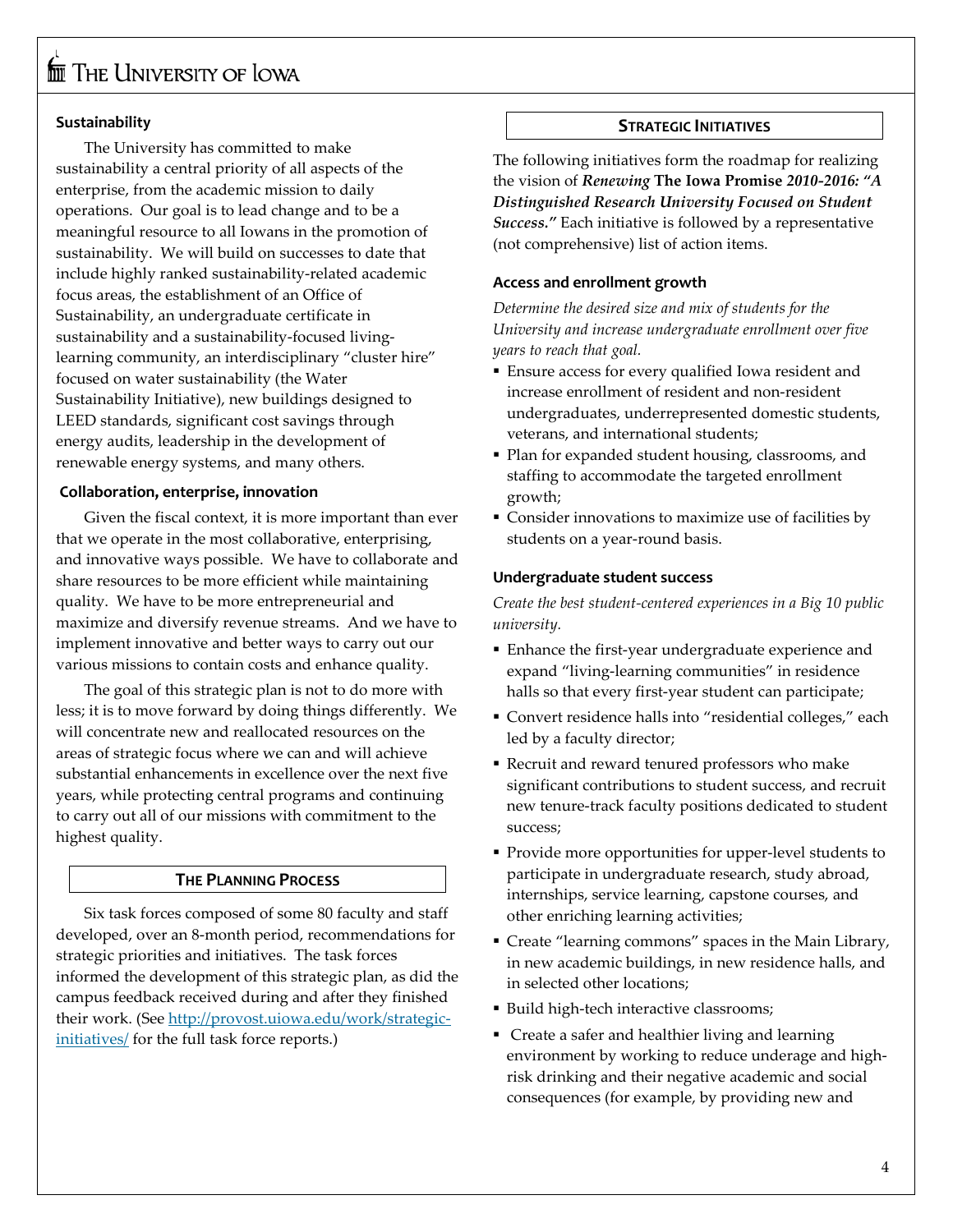additional outlets for physical and recreational activities).

#### **Graduate and professional student success**

*Enhance student success and focused excellence in graduate and professional programs.* 

- Support curricular innovations that promote educational quality and timely degree completion;
- Align graduate program enrollments, program resources, and market demand for graduates;
- Link University funding of graduate programs to program quality, centrality, and student success;
- Strengthen graduate education through realignments that promote new intellectual synergies and ensure a critical mass necessary for program quality and program sustainability;
- Enhance career advising and improve placement in academic and non-academic jobs;
- Augment inter-professional education in the health sciences.

#### **Scholarly inquiry and creative work**

*Put knowledge into practice to address "grand challenges" of the 21st century, building on our existing and emerging strengths.*

- Retain and attract outstanding faculty and staff who provide the leadership and capacities for advancing knowledge and applying it to improve society and the human condition;
- Promote a culture in which every academic unit undertakes scholarship and/or creative work at the highest level in its field, by setting goals and formulating a plan for achieving a specified level of excellence by 2016;
- Create 100 tenure track faculty "cluster" positions to address the major societal issues of our time (*e.g.,* environmental sustainability, aging, etc.; these are new faculty hired by departments who collaborate with colleagues in other departments and colleges on problems that require cross-disciplinary expertise);
- Implement policies and practices that promote successful interdisciplinary research, scholarship, creative work, and engagement.

#### **Arts synergies**

*Build on the University's tradition of leadership in the arts by creating connections among arts programs.* 

- Explore opportunities to bring together the full range of UI arts programs to generate new educational opportunities; stimulate creative work among faculty, staff, students; attract visiting artists and scholars; and provide exceptional cultural events for community audiences;
- Consider innovations to enhance interdisciplinary strength in teaching, scholarship, and artistic presentation and performance in the digital arts.

#### **Internationalization and diversity**

*Enhance educational excellence by expanding domestic and international diversity and by bringing the world to Iowa and taking Iowa to the world.*

- Strengthen recruitment and retention of talented underrepresented domestic minority students and international students and scholars;
- Infuse international and multicultural perspectives in our institutional missions;
- Expand the proportion of students who study abroad;
- Expand the University's global reach through active partnerships with institutions abroad.

#### **Sustainability**

*Integrate sustainability into all aspects of the university enterprise – academics, operations, and outreach*

- Provide students with educational opportunities to increase their knowledge of and problem-solving skills in environmental, social, and economic sustainability;
- Support the workforce development needs of green industries in Iowa;
- Support and grow interdisciplinary research in sustainability-focused areas;
- Achieve aggressive improvements in energy conservation, renewable energy reliance, waste reduction, and CO2 reduction.

#### **Public outreach and civic engagement**

*Create better futures for Iowans by extending the reach of the University's missions throughout the state.* 

- Expand non-traditional paths for earning baccalaureate and graduate degrees for place-bound adults in Iowa, by establishing partnerships with community colleges throughout the state to provide on-site and online degree completion programs;
- Expand and enhance transfer and articulation agreements with community colleges, such as "2+2"/dual enrollment programs;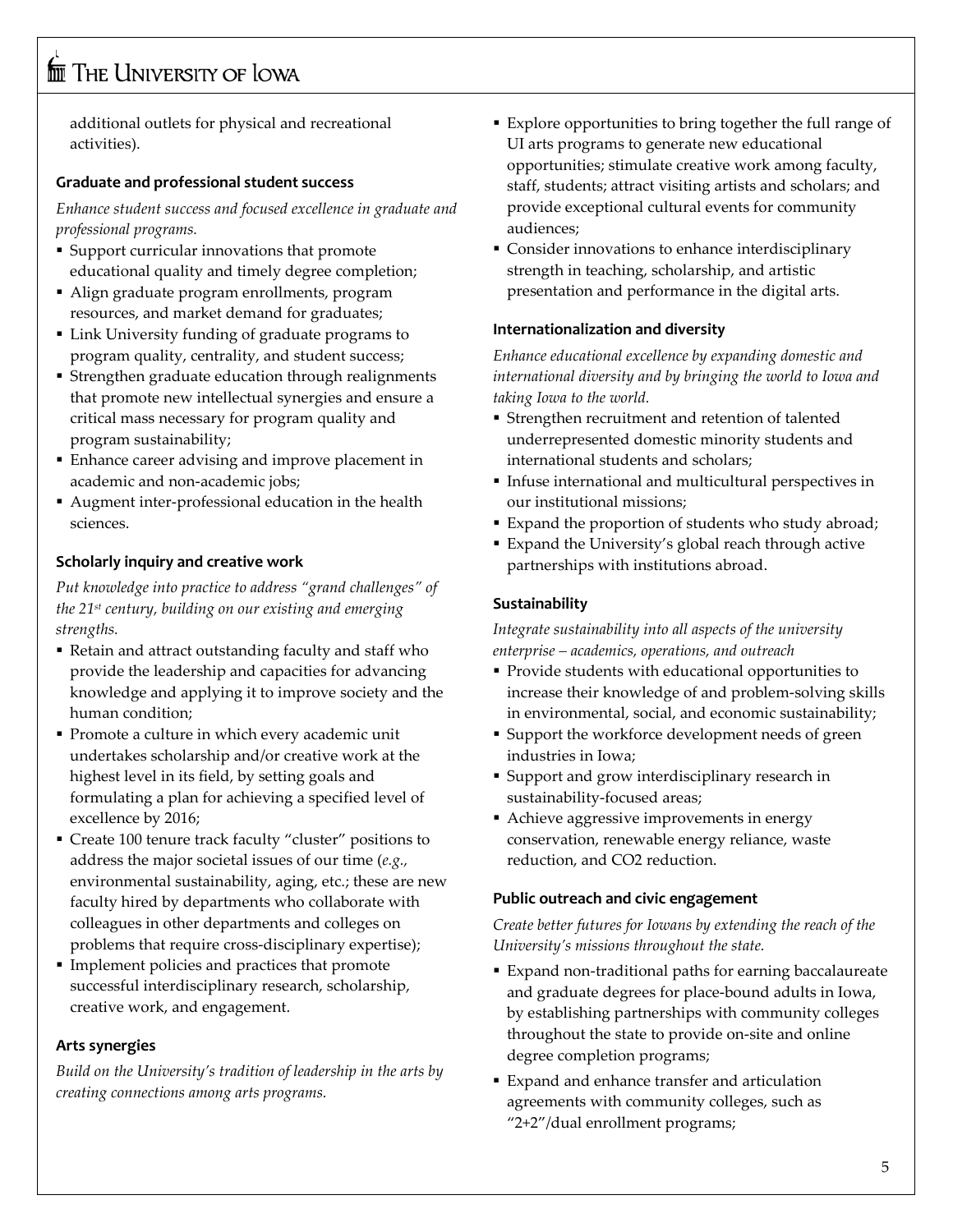Expand our public leadership and public contributions to economic and cultural vitality, and to the health and quality of life of the people of Iowa, by forging partnerships with local communities.

#### **Efficiency and effectiveness**

*Maximize available resources by being more collaborative, enterprising, and innovative; align budget allocations and reallocations with strategic priorities.* 

- Practice budget discipline and realize cost savings through ongoing administrative and academic streamlining;
- Review curricular, procedural, and policy requirements that impede progress to degree, and consider innovations that would help students complete their degrees faster;
- Offer alternative educational delivery models that maintain quality and lower costs;
- Incentivize units to increase enrollment, retention, and extramural and clinical revenues;
- Reallocate a set percentage each year from all units to support University strategic priorities (*i.e.,* grow by substitution as well as addition of resources);
- Reorganize programs and activities for increased excellence and synergies;
- Continually evaluate programs to guide investment in those that are or have the potential to be of the highest quality, and/or are most central to the University's missions;
- Ensure that all building and space planning takes into account the need to accommodate enrollment growth.

### **SUPPORT FOR THE STRATEGIC PRIORITIES: UNIVERSITY FUNCTIONS**

Every faculty and staff member on campus shares in the opportunity and the responsibility for implementing *Renewing the Iowa Promise 2010-2016***.** The University's eleven colleges play a central role in carrying out the University's academic mission, but our success in realizing the vision of focused excellence also depends on the work performed by people in non-academic as well as academic units across campus.

#### **Business Services**

Productivity opportunities will be provided through constantly improving CAMBUS as well as other

transportation services. Units supporting purchasing, accounts payable, and similar services will continue with electronic innovation for faculty and staff, making UI exemplary among the Regents universities and among its peer institutions. Risk Management functions will provide the technical leadership in seeking FEMA and insurance proceeds to make possible the overall \$750 million in flood recovery.

#### **Clinical enterprise and translational research**

UI Health Care—comprising the UI Roy J. and Lucille A. Carver College of Medicine, UI Hospitals and Clinics, and UI Physicians—collaborates closely with other University colleges to achieve shared goals. As Iowa's only comprehensive academic medical center, UI Health Care sets high standards for excellence in the provision of quaternary level patient care, in the education of medical and allied health professionals, and in the advancement of significant leading edge biomedical research—including groundbreaking clinical and translational science. A focus on assuring access to health care services in local communities, extensive outreach, and community benefit programs supplement these efforts, all aimed at enhancing the health and well-being of the people of Iowa and beyond.

#### **Development**

The UI's strategic plan for 2010-2016 and the next University-wide comprehensive campaign being planned by the UI Foundation together present an opportunity to align the University's aspirations with the passions and interests of donors. Private gift support will play a critical role in the University achieving new levels of distinction and excellence in the education of its students, development of its faculty, discovery of knowledge that will improve lives, creation of outstanding learning environments, and service to a wide variety of constituents in Iowa and far beyond. The UI Foundation not only provides essential resources in donor prospecting and acquisition, fundraising, stewardship, and management of gift funds, but also is a key partner in overall University advancement, along with the Alumni Association and others on campus who are involved in outreach and telling the UI's compelling story.

#### **Facilities**

Major capital projects in 2010-15 – totaling \$890 million – will transform teaching, research, clinical practice, and student housing well into the 21st century, and will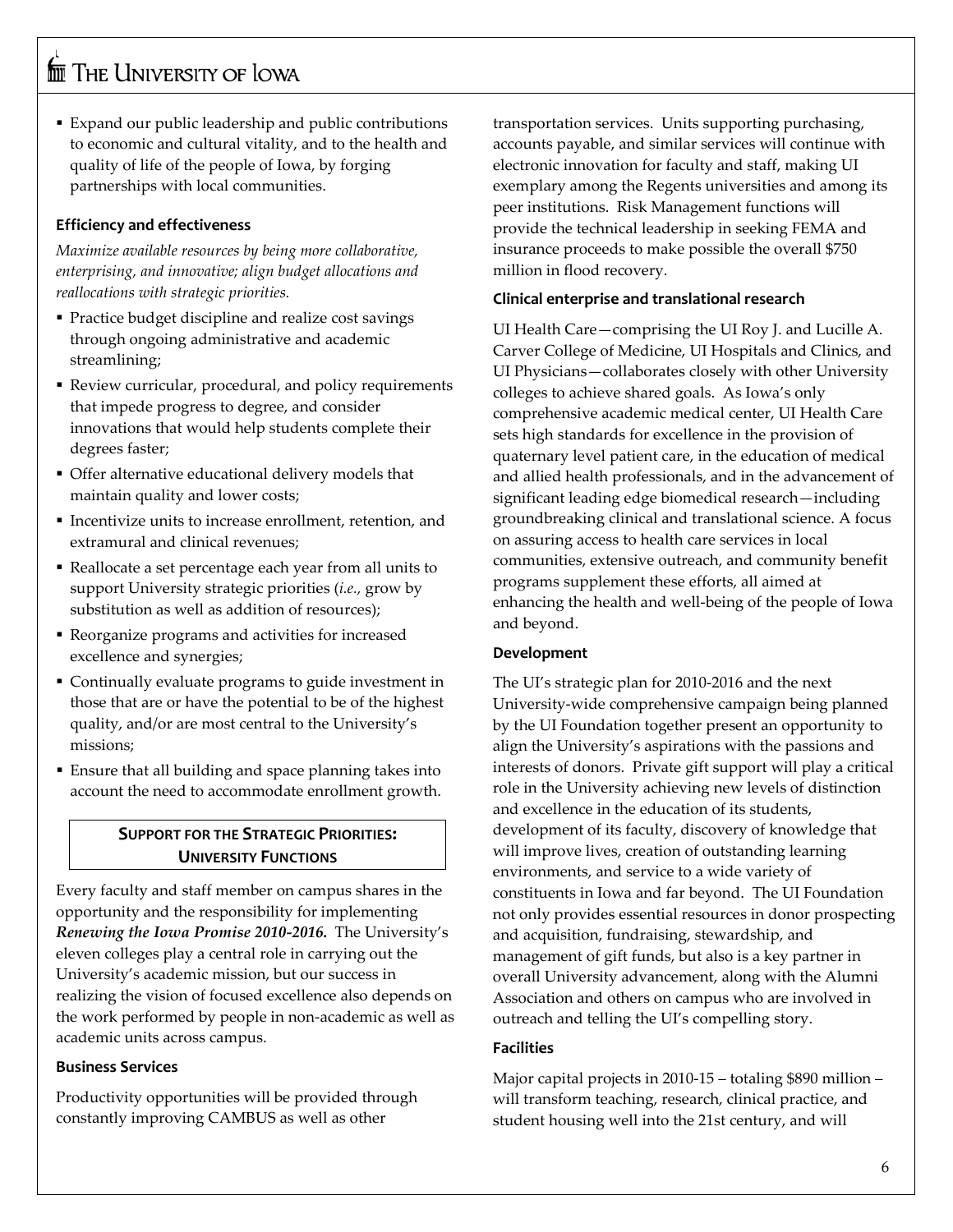emphasize environmental/energy sustainability. This will be accomplished while lowering unit energy consumption and providing effective stewardship for the existing inventory of UI buildings.

#### **Financial Management**

The University is integrated financially and will continue to be so that individual enterprises (*e.g.*, UIHC, Student Housing, Telecommunications) can have all the advantages of larger scale while innovating within their individual units. Budgeting, accounting, investment, and debt financing will be coordinated to the advantage of University units and to support decentralized decisionmaking and accountability. As University enterprises, financial accountability will be in place to serve the Regents, grantors, donors, students, and others to whom we are responsible.

#### **Human resources**

Human Resources will attract and support a healthy and engaged workforce to maximize productivity, reduce costs, and achieve excellence. A comprehensive health management program will focus on individual improvement and campus culture. A 12 month onboarding program for new staff and faculty will enable higher productivity sooner and stronger retention later. HR will implement the Professional & Scientific classification and compensation redesign, and create a fully integrated talent management system to ensure the development and retention of our most productive employees. LEAN process improvement leadership will be available to implement additional administrative efficiencies.

#### **Information resources**

The university library of the past was designed, for the most part, to collect and process print collections. Today's library must be an extension of the classroom, fostering collaborative and interactive learning. The library will support student success by developing a campus "learning commons" where new and emerging technologies are accessible in an inviting, user-focused, service-rich environment where students can learn from working together, and where the key support services for learning are accessible. At the same time, the University Libraries will also be a full collaborative partner in the research and creative endeavors of the University.

#### **Information technology**

Rapidly changing technology trends will undoubtedly continue at an accelerated rate. When strategically implemented, technology increasingly adds value, innovation, and opportunity for The University of Iowa. Technology has also proven invaluable by significantly improving personal productivity and learning.

IT will enhance student success through expansion, adoption, and support of e-learning systems, and will also enhance the cyber-infrastructure needed to meet the evolving needs of research, scholarly work, and the creative arts. A major effort during this planning period will be to collaboratively leverage the IT skills and resources of the campus community to accelerate progress towards all areas of the strategic plan.

#### **Intercollegiate athletics**

Intercollegiate Athletics plays a vital role at The University of Iowa. It has often been described as the "front porch" of the campus and, as such, provides an entrance for current and future students, friends and fans, citizens of Iowa, and people around the world. Whether they are playing host to thousands of young people in summer sports camps or appearing on television to the delight of millions of viewers across the country, the Hawkeyes foster an *esprit de corps* that inspires students and potential contributors alike.

The Intercollegiate Athletics Department is committed to all aspects of the University Strategic Plan. In particular, Hawkeye Athletics will continue to partner with the campus in its efforts relative to student recruitment and retention, public outreach and engagement, diversity, and campaign fundraising initiatives.

#### **Legal & risk management**

The Office of the General Counsel (OGC) will continue to provide and/or coordinate responsible legal services on issues facing all sectors of the University, and will assist the colleges and departments in developing policies, practices and procedures that reduce the risk of legal problems. The OGC will assist in training of faculty and staff in areas of legal risk. Working through the complex legal and regulatory issues relating to the rebuilding the arts campus will remain a high priority.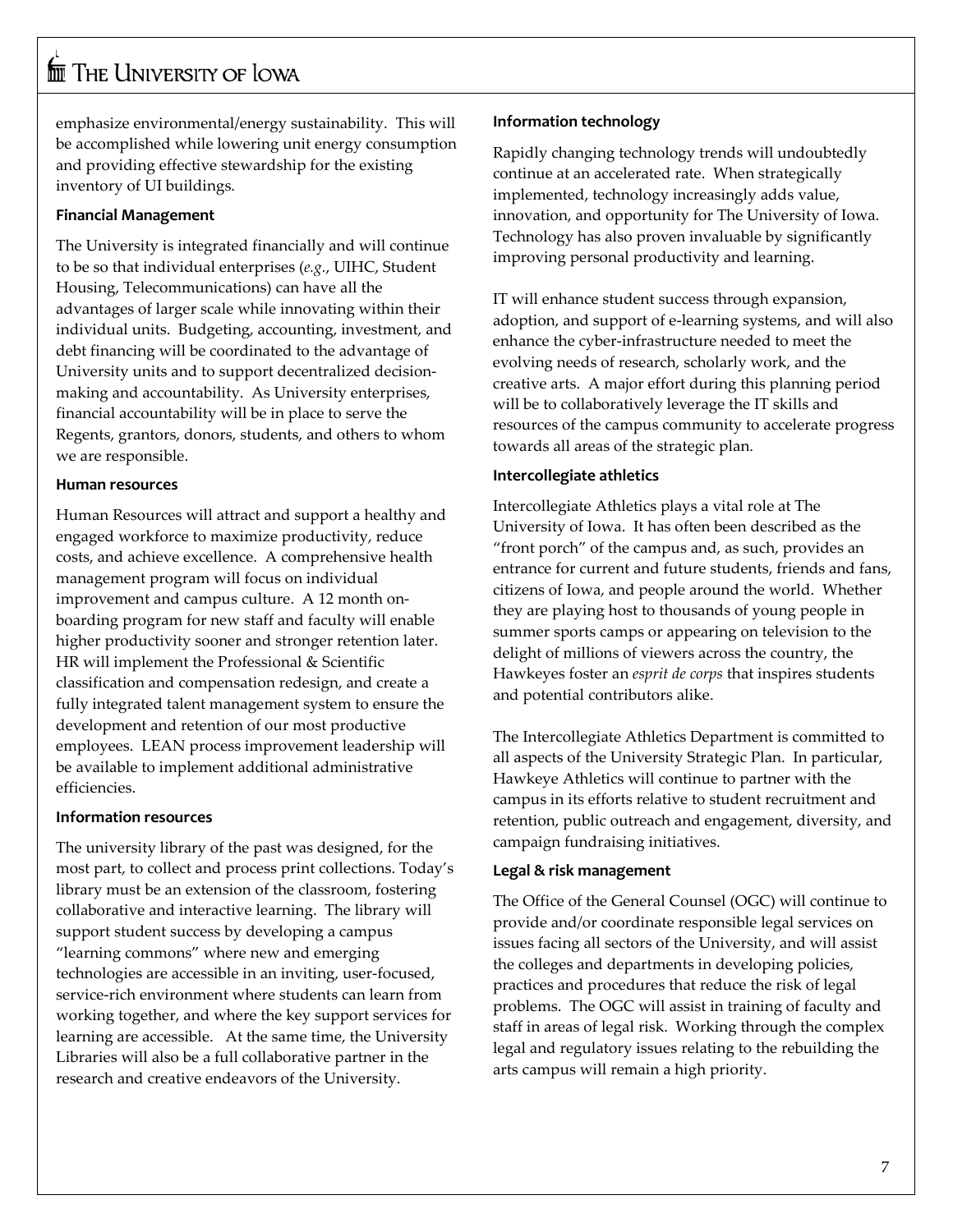The Office of Risk Management, Insurance and Loss Prevention will continue to minimize the risk of human, operational, financial and reputational loss to the University through the identification and analysis of risk, implementation of loss control programs and contractual transfer or other risk reduction and financing techniques, in particular maintaining constant vigilance in pursuing available resources to recover losses of resources. Coordinating the processes with FEMA for authorization to repair and replace the damaged building on the arts campus continues as a top priority.

#### **Strategic communications**

The goal of strategic communications is to inform and inspire our varied internal and external constituents. Current and planned efforts to better reach and engage our audiences using traditional and emerging communication tools should help the University more effectively convey the strategic scope of student success, research strength, and creative excellence that collectively serve Iowa and the world. Such efforts also should help refine the University's focused excellence in these areas and overall brand through consistency and absorption of message.

#### **Student life and housing**

The Division of Student Services supports the strategic plan by serving as committed partners in expanding participation in Living -Learning Communities, creating educationally purposeful experiences that promote student success, and continuing innovation in addressing crucial health needs such as alcohol safety.

Academic affairs -student affairs partnerships maximize our ability to enhance student success. Connecting classroom learning with student involvement, leadership, service, and multicultural experiences, while promoting coordinated assessment of learning outcomes, creates a seamless environment that transforms the student experience.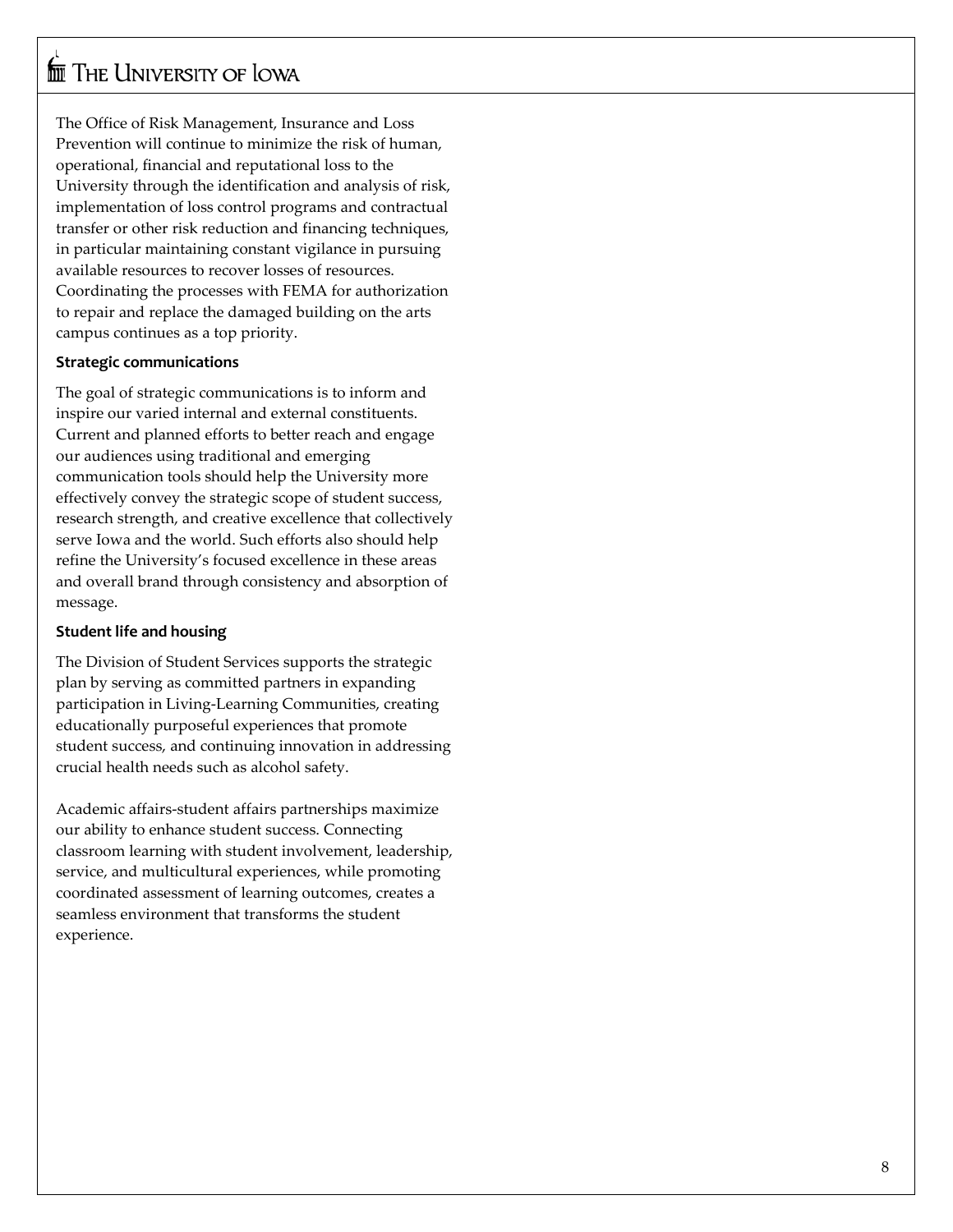#### **INDICATORS**

The University monitors a wide variety of performance measures annually, many of which are shared in governance reports to the Board of Regents, State of Iowa (and elsewhere). In 2010-2016, these will include the indicators associated with [the Board's own strategic plan for 2010-2016.](http://www.regents.iowa.gov/StratPlan/StrategicPlan2010-2016.pdf) **The University is developing a set of institutional indicators to supplement those measures and to help track progress in the priority areas the University has identified for 2010-2016.**  A preliminary list of potential institutional indicators is included below.

**Indicators associated with the strategic plan of the Board of Regents, State of Iowa**

| <b>Indicator</b>                                                                                                                                                                                             | <b>Target</b>                                                                                                                                                                                                                                        |  |
|--------------------------------------------------------------------------------------------------------------------------------------------------------------------------------------------------------------|------------------------------------------------------------------------------------------------------------------------------------------------------------------------------------------------------------------------------------------------------|--|
| Trend data on the percentage of undergraduate resident<br>tuition set-aside revenue allocated to students who<br>demonstrate need (especially those students eligible to<br>receive the maximum Pell award). | Increase commensurate with tuition increases and by an<br>additional 6% at each of Iowa's public universities by 2016                                                                                                                                |  |
| Trend data of the six-year graduation rates of lowa's public<br>university underrepresented racial/ethnic minority students<br>compared to non-minority students.                                            | Close the gap between the six-year graduation rates of<br>underrepresented minority students and non-minority<br>students by 50% at each of Iowa's public universities by 2016                                                                       |  |
| Trend data of percent of students in each year's cohort who<br>graduate from each of lowa's public universities in four years.                                                                               | Increase the rate at each of Iowa's public university to the<br>median of its peer group or 40%, whichever is greater, by 2016                                                                                                                       |  |
| Trend data of the number of students enrolled in credit<br>courses available through distance education.                                                                                                     | Increase the number of students enrolled in credit courses<br>available through distance education at each of lowa's public<br>universities by 15% by 2016                                                                                           |  |
| Trend data on the results of student outcomes assessment<br>programs at Iowa's public universities and special schools                                                                                       | By June 20, 2011, Iowa's public universities and special<br>schools, in collaboration with faculty, will develop student<br>outcomes assessment plans for each academic program and<br>establish targets for collecting and using assessment results |  |
| Trend data of total sponsored funding by fiscal year, in<br>millions of dollars, at each public university                                                                                                   | Increase by 2% on average each year through 2016 at each of<br>lowa's public universities                                                                                                                                                            |  |
| Inter-institutional efficiencies and cost-savings resulting from<br>collaborative initiatives within and between the Regent<br>institutions                                                                  | By January 1, 2011, the Board Office and institutions will<br>define accountability measures, set a baseline of performance,<br>and establish targets for inter-institutional efficiencies and cost<br>savings.                                      |  |

#### **Measures reported in annual governance reports to the Board of Regents, State of Iowa**

| <b>Indicator</b>                                                                                                          | <b>Annual Governance Report</b>                  |  |
|---------------------------------------------------------------------------------------------------------------------------|--------------------------------------------------|--|
| Enrollment of first-year, first time undergraduate students by<br>resident/non-resident                                   | <b>Fall Enrollment Report</b>                    |  |
| Racial/ethnic minority student enrollment by residence as a<br>percentage of resident, non-resident, and total enrollment | <b>Fall Enrollment Report</b>                    |  |
| International student enrollment as a percentage of total enrollment                                                      | <b>Fall Enrollment Report</b>                    |  |
| <b>Enrollment of transfer students</b>                                                                                    | <b>Fall Enrollment Report</b>                    |  |
| One-year retention rate of new, direct-from-high school freshmen                                                          | Report on Student Retention and Graduation Rates |  |
| One-year retention rate of racial/ethnic minority students                                                                | Report on Student Retention and Graduation Rates |  |
| <b>Four-year graduation</b> rates of new, direct-from-high school freshmen                                                | Report on Student Retention and Graduation Rates |  |
| Six-year graduation rates of new, direct-from-high school freshmen                                                        | Report on Student Retention and Graduation Rates |  |